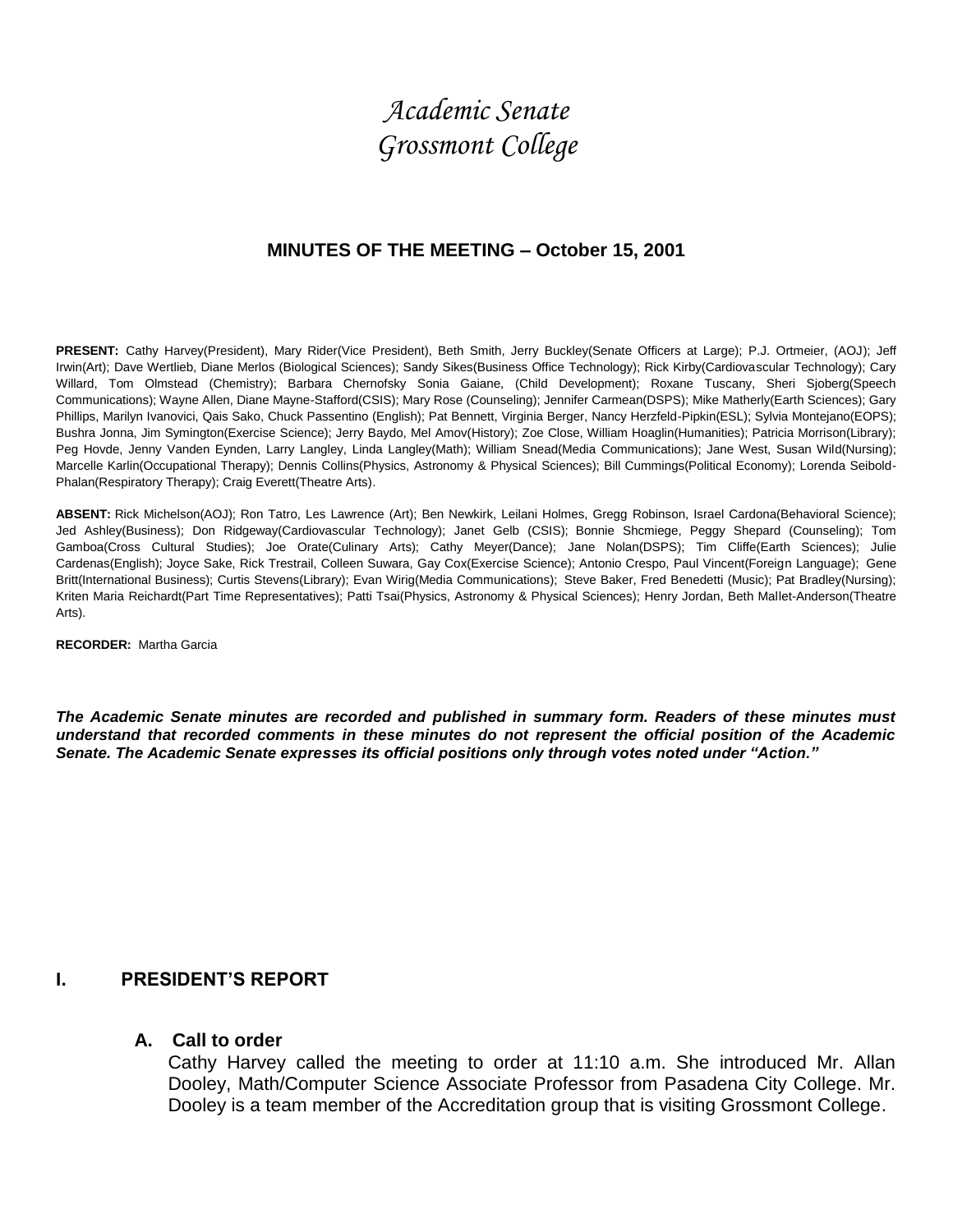## **B. Approval of Agenda**

The agenda was approved as presented. **M/S/U Wertlieb/Smith**

## **C. Approval of Minutes** The minutes of the October 1, 2001, meeting were approved as submitted. **M/S/U Wertlieb/Smith**

## **D. Part-Time Senate Election**

Cathy Harvey informed senators that Michael Piotrowski, one of the part-time faculty Academic Senate representatives, is no longer working on campus; therefore, a Nominations Committee needs to be formed to facilitate an election for a new adjunct senate representative. Barbara Chernofsky and Cary Willard volunteered; however, Barbara suggested that the person with the second highest number of votes from the May 2000 election take Michael Piotrowski's place.

Dave Wertlieb called for a motion to suspend the rules allowing the Nominations Committee to review the May 2000 election and to bring to the next senate meeting the name of the person who came in second. That person will replace Michael Piotrowski as the part-time representative, serving the duration of his term.

### **M/S/U Amov/Willard**

## **II. ACTION ITEMS**

### **A. "Pulled" Board Policies**

**Motion to approve the proposed Governing Board Policies 2410, 2510, 3200, 3710, 7120, 7210, which were "pulled" from the Governing Board Docket approved on August 21, 2001. These seven "pulled policies" include BP 2510, which was modified on September 20, 2001.**

 **M/S/U Wertlieb/Smith**

### **B. Faculty Hiring Procedures**

Cathy Harvey presented the proposed District Hiring Regular Faculty Procedure (PE9) prepared for the Joint Academic Senate Meeting on August 16, 2001, and revised on September 17, 2001. The operating procedure, developed by the Cuyamaca and Grossmont Academic Senate Officers and the District Vice-Chancellor for Human Resources, describes step by step the procedure for hiring regular faculty. Some noteworthy features of the operating procedure are:

Current shared governance structures are reflected in the procedure.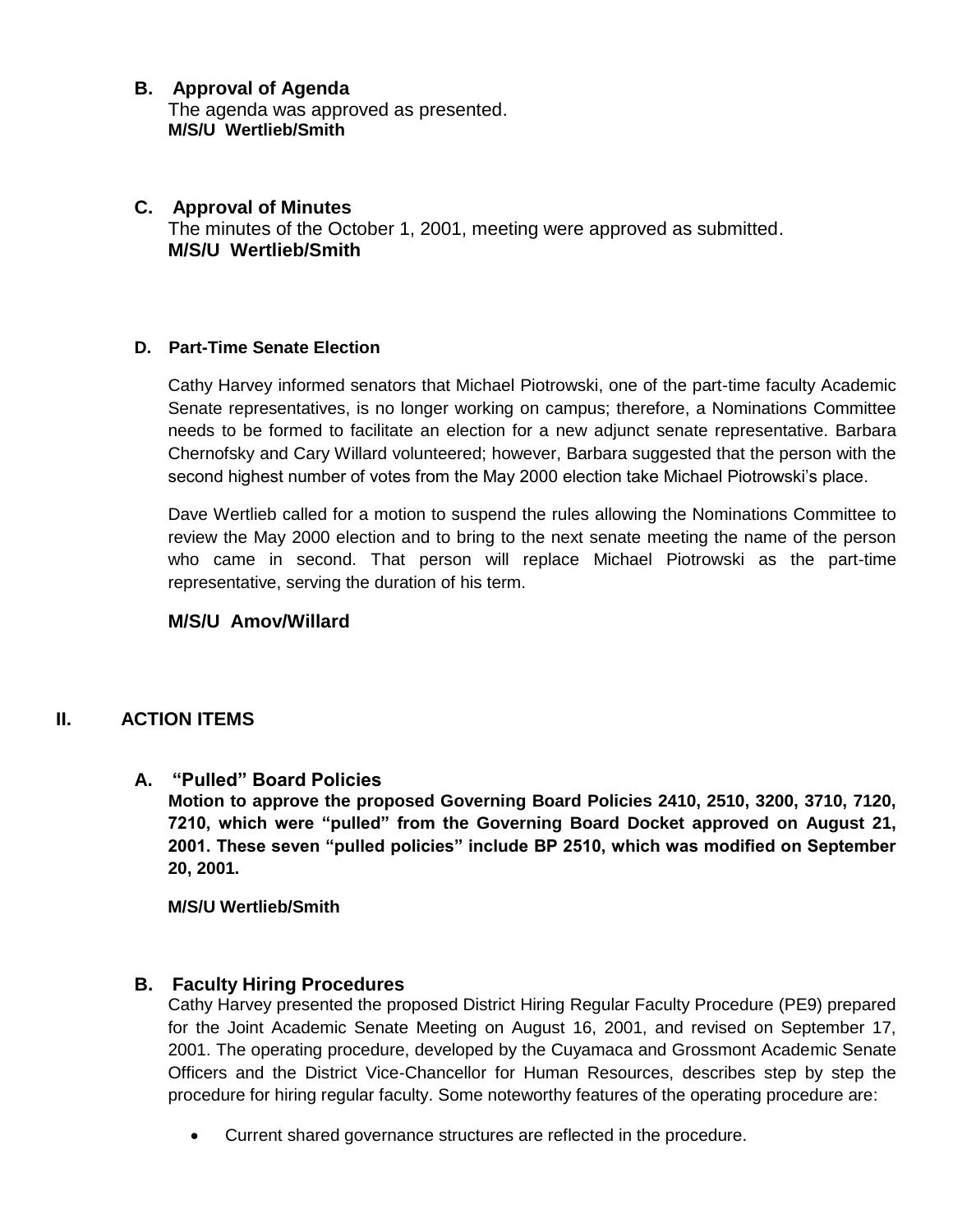- Use of Pass/No Pass/Reservation in evaluating candidates replaces the point system.
- A Selection Plan form for specifying the selection criteria is included.
- An e-mail template for timely communication of appointments to the Search and Interview Committee is included.
- A finalist Profile form for listing respective strengths and weaknesses of finalists is included.

Senators reviewed the procedure and several suggestions and concerns were raised. Cathy asked for senators' approval of the procedure as presented and explained that after today's approval, she will take any proposed recommendations for changes to both the Cuyamaca Senate and to Charleen McMahan for discussion. She added that a very good working relationship has developed between both senates and Charleen and that Charleen has expressed her willingness to consider changes.

## **Motion to approve the Grossmont-Cuyamaca Hiring Regular Faculty Procedure (PE9) – REVISED 9/17/01-**

### **M/S/U Wertlieb/Rider**

## **III. INFORMATION ITEMS**

### **A. Planning Retreat Information Presented by Beth Smith**

Beth Smith presented to the senate the list of Grossmont College Strategic Planning Goals. She also presented a sample overhead of one Educational Master Plan to show the faculty that their participation in the planning process includes writing their own departmental goals and activities.

Further, to encourage more faculty participation in the college planning process and to help faculty leaders extract the important areas and priorities from a broader faculty input, the senate officers prepared the following draft resolution for senate consideration:

*Whereas Title 5 §53200 States the responsibility of the Academic Senate to participate in the planning for "policy development and implementation matters for processes for institutional planning and budget development,"*

*Whereas the faculty of Grossmont College are committed to realizing the role of faculty in shared governance,*

*Whereas prudent planning promotes the effective distribution and utilization of resources to fulfill the college mission,*